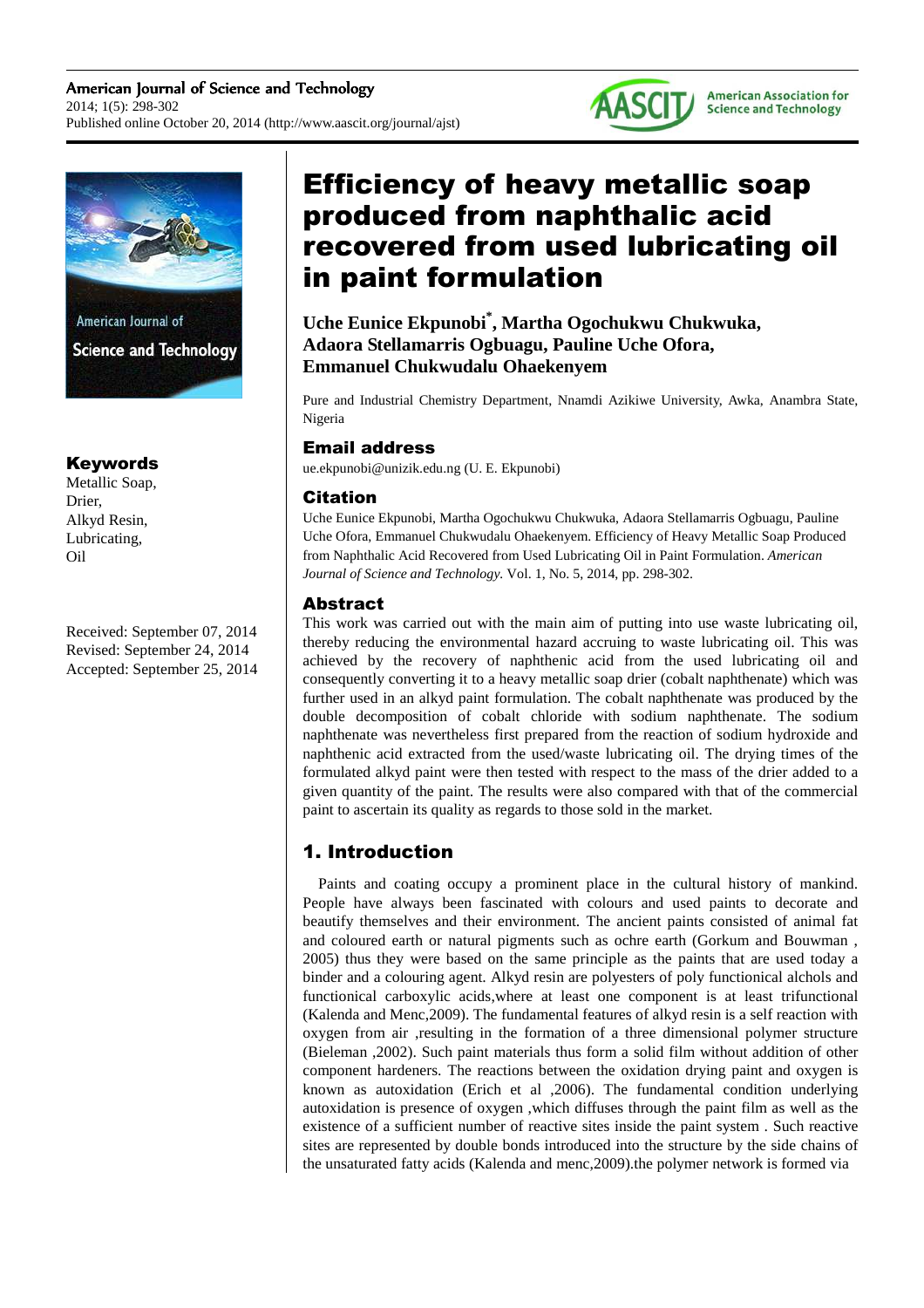hydroper0xides a relatively stable intermediate products of oxdiation (Erich etal, 2006). The decomposition to free radicals necessary for the subsequent reaction is very slow at room temperature, consequently drying of paint film is slow and the resulting hardness in adequate.Thus hydroperoxide decomposition can however be accelerated by means of suitable catalyst known as driers (Mallegol etal,2001).As a result the drying time is completed within several hours. Driers generally are metal soaps or coordination compounds which accelerates paint drying.Thus shorteniing the total drying time of the paint(Bieleman,2000).

The drying time of alkyd paint is essentially autoxidation process by transition metal salts(driers)(Gupta and Gauri,2013). And one very important type of this drier is the cobalt naphthenate,a transition metal salt obtained from a double decomposition of cobalt chloride and sodium naphthenate.The cobalt drier is a primary(active) type of drier which acts on the surface of the paint film(surface drier).

## 2. Materials and Methods

Waste lubricating oil used was obtained from a mechanic workshop at Aroma, Awka, Anambra State. The oil was filtered to remove any solid contaminant.

### 2.1. Reagent Preparation

12% of NaOH was first prepared by weighing out 12 grammes of NaOH pellets into a measuring cylinder of 100ml. The sodium hydroxide pellets was first dissolved with little amount of distilled water. And then made up to 100ml.

### 2.2. Recovery of the Naphthenic Acid (as Sodium Naphthenate) from Used/ Waste Lubricating Oil

15ml of the filtered lube oil was collected and put into a beaker. 10ml of sodium hydroxide was added into the beaker containing the 15ml of filtered lube oil. The mixture was then heated at a temperature of  $110^{0}$ C for 3 minutes and then left to cool. The aqueous layer of the mixture was separated using a syringe and then acidified with 6ml of conc.  $H_2SO_4$ . An equal volume of 30ml of methanol and acetic acid were also added. The mixture was allowed to stand for 5 minutes to ensure proper settlling of the ppt formed. The aqueous part of the mixture was then decanted as sodium naphthenate into a separate clean beaker.

### 2.3. Preparation of Cobalt Naphthenate Drier

First 10% of cobalt chloride was prepared by weighing out 10 grammes of cobalt chloride into a measuring cylinder. The cobalt chloride was then dissolved with little amount of distilled water, before been made up to 100ml. The metallic soap (cobalt) drier was therefore produced by reacting appropriate quantity of the 10% cobalt chloride with the solution of the sodium naphthenate. The mixture was then heated for 5 minutes giving a purple coloured cobalt naphthenate drier.

#### 2.4. Paint Formulation

| 30.00g             |
|--------------------|
| 20.00 <sub>g</sub> |
| 4 drops            |
| 50 <sub>ml</sub>   |
| Xg                 |
|                    |

#### 2.5. Production of Alkyd Paint

The alkyd resin was put into a beaker and dissolved with kerosene. The kerosene was added little by little with constant stirring. The  $TiO<sub>2</sub>$  was also dissolved separately with a little amount of kerosene before been added into the alkyd resin while stirring. Other additives antiskin and the cobalt naphthenate drier were then added and stirred properly to homogeneity. Though a given quantity of the paint was measured out into different beakers before the different masses of the drier 1.0g, 1.5g and 2.0g were added into the paint and stored in a tight container.

#### 2.6. Test on Drying Time of the Paint

The formulated paints were administered on a clean aluminum sheet with a brush. And the drying times of the paint as well as its film outlook were observed. The same was done to the commercial paint and the result of the drying times of the formulated paint and that of the commercial paint were taken and compared.

#### 2.7. The Soft-to-Touch Time Test (TSTT)

The paints were applied on a smooth aluminium sheet surface and monitored at room temperature. Lightly the films were touched with the tip of a clean finger, exerting enough pressure the finger was immediately placed against a clean sheet and was observed to be tacky as the film has not dried.

#### 2.8. The Dry-to-Touch Time Test (TDTT)

The test films were lightly touched at intervals of time. And were assumed dry-to-touch when no considerable marks were left by the finger at approximately the same point on each observation.

#### 2.9. The Dry-Hard Time Test (TDHT)

The films were touched with the tip of a clean finger exerting a considerable amount of pressure. The films were considered dry-hard when no noticeable change was observed on the films.

### 3. Results and Discussion

Results of the performance of the formulated paint is illustrated in Table 1, and compared with that of the commercial paint.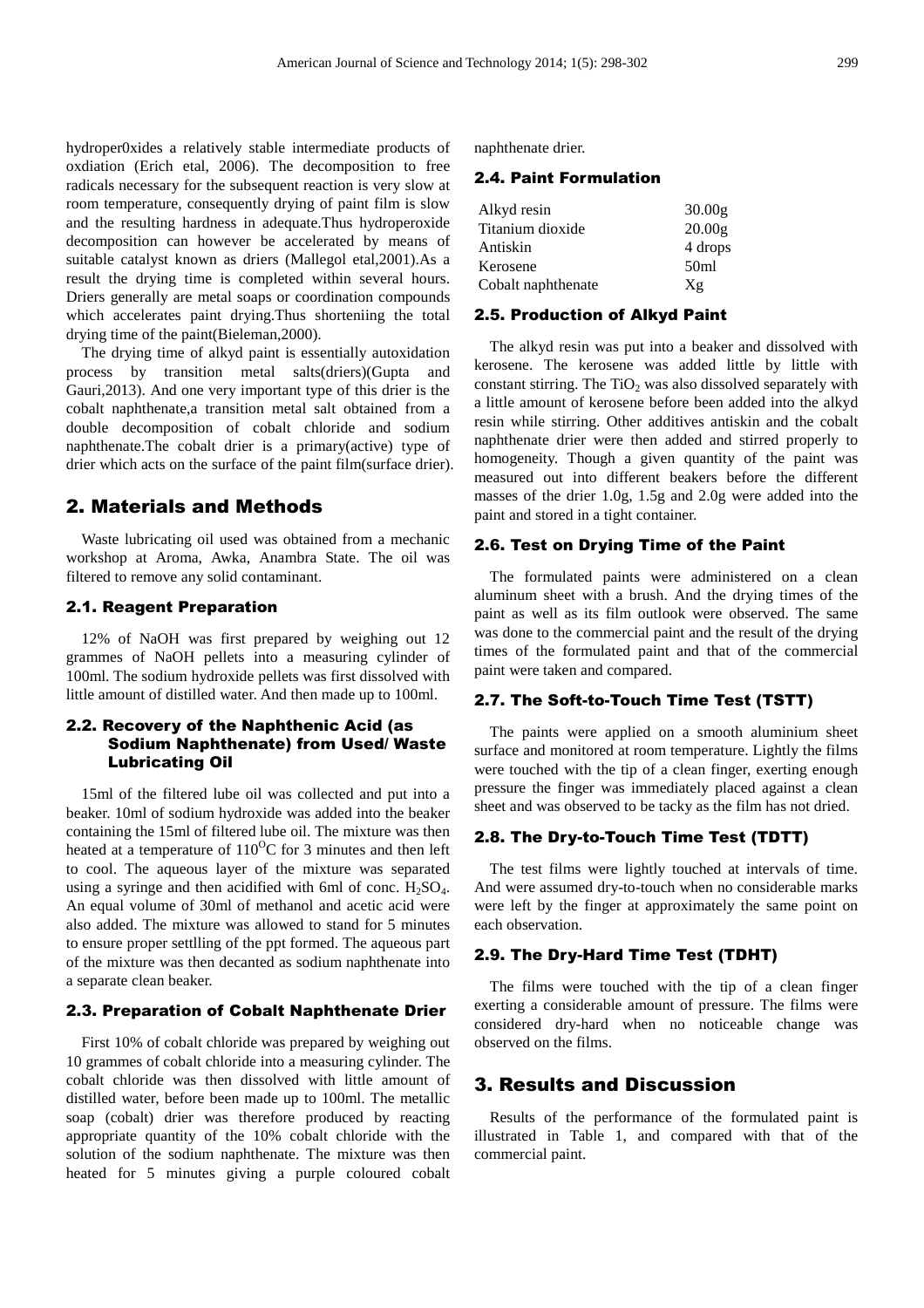| of the coball naphlitenate arter. |                        |                     |             |             |
|-----------------------------------|------------------------|---------------------|-------------|-------------|
| <b>Type of Paint</b>              | <b>Masses of Drier</b> | <b>Drying Times</b> |             |             |
|                                   |                        | <b>TSTT</b>         | <b>TDTT</b> | <b>TDHT</b> |
| <b>Formulate Paint</b>            | 0.0 <sub>g</sub>       | 60mins              | 7hrs        | 25hrs       |
| Formulate Paint                   | 1.0 <sub>g</sub>       | 40 <sub>min</sub>   | 5hrs        | 15hrs       |
| ,,,,<br>,,,,                      | 1.5g                   | 28min               | 3hrs        | 12hrs       |

Commercial paint Unknown 25mins 3hrs 10hrs

2.0g 20mins 2hrs 8hrs

*Table 1. Drying times of the formulated paint with respect to different masses of the cobalt naphthenate drier.* 

From the results in Table 1, it is infered that at 0.0g ie when no drier was added to the formulated paint, it took more time for the paints to dry, than when the drier is present. This proves the effectiveness of the drier as a dryaccelerating agent. Metallic soaps help in accelerating the rate of cross-linking of the double bonds in the unsaturated fatty acids and also increase flexibility of the paint molecules, increasing binding power and better adhesion of the paints on substrates (Nene, 2008). However when compared with that of the commercial paint, the formulated paint with a mass of 1.5g shows a very close drying time with that of the commercial paint than those of 1.0g and 2.0g driers. Although, the film surface of the formulated paint seemed to be rough (wrinkled) unlike the smooth film surface of the commercial paint. And this could be attributed to the use of an only one type of drier, active (cobalt) drier which is a primary drier that predominantly acts as a surface drier, where the dioxygen concentration is highest (Gorkum and Bouwman, 2005). Thus, as a result of the absence of a secondary drier which is supposed to dry the bulk of the film, the surface of the paint film wrinkles.



The soft to touch time (TSTT) is a very important consideration in coating formulation, as coated surfaces may need to dry so that they can be put into service immediately after the coating has been supplied. The set – to–touch time as well as dry – through time of the paint samples depends on the amount of sunlight, volume of air and temperature of drying (Essien et al, 2012). From the result in Fig. 1, it is seen that as the mass of drier increases, the drying time decreases. It would be assumed that the increase in the mass of the drier increases the anions of the drier which is responsible for the faster drying properties of paint sample.



The dry-to-touch time also followed the trend in The softto-touch-time. The more the mass of the drier, the less the time of drying. This could be attributed to the fact that driers belong to a class of soap which are added to both gloss, and water reducible alkyd paints to accelerate drying. They also increase drying process in other coating products like varnish. They are available as liquids, solids and pastes. It catalyzes the decomposition of peroxides and hydro peroxides formed by the action of atmospheric oxygen on binders like alkyd resins. This promotes the formation of radicals, and polymerization of the binder is thus initiated and accelerated (Ibanga, 2014).



The results of the test analysed depict that the cobalt naphthenate drier has a positive effect on the formulated paint. Since, the formulated paint shows shorter drying time when the drier is present than when the drier is absent. Also from the graphical results, it was observed that the drying time of the paint film decreased with an increase in the amount of the drier used. Hence, driers has significant effect in paints (coatings) as it accelerates its drying rate. Although there is a wrinkling effect which could be attributed to the absence of a thorough drier (bulk drier) in the formulated paint. This then depicts the fact that cobalt is a primary drier, which only acts on the surface of the paint film leaving the bulk of the film. It could be concluded according to Nene (2008), that metallic soaps incorporated into a coating control the behavior of the color during its application or alter the properties of the finished product Nevertheless, care must be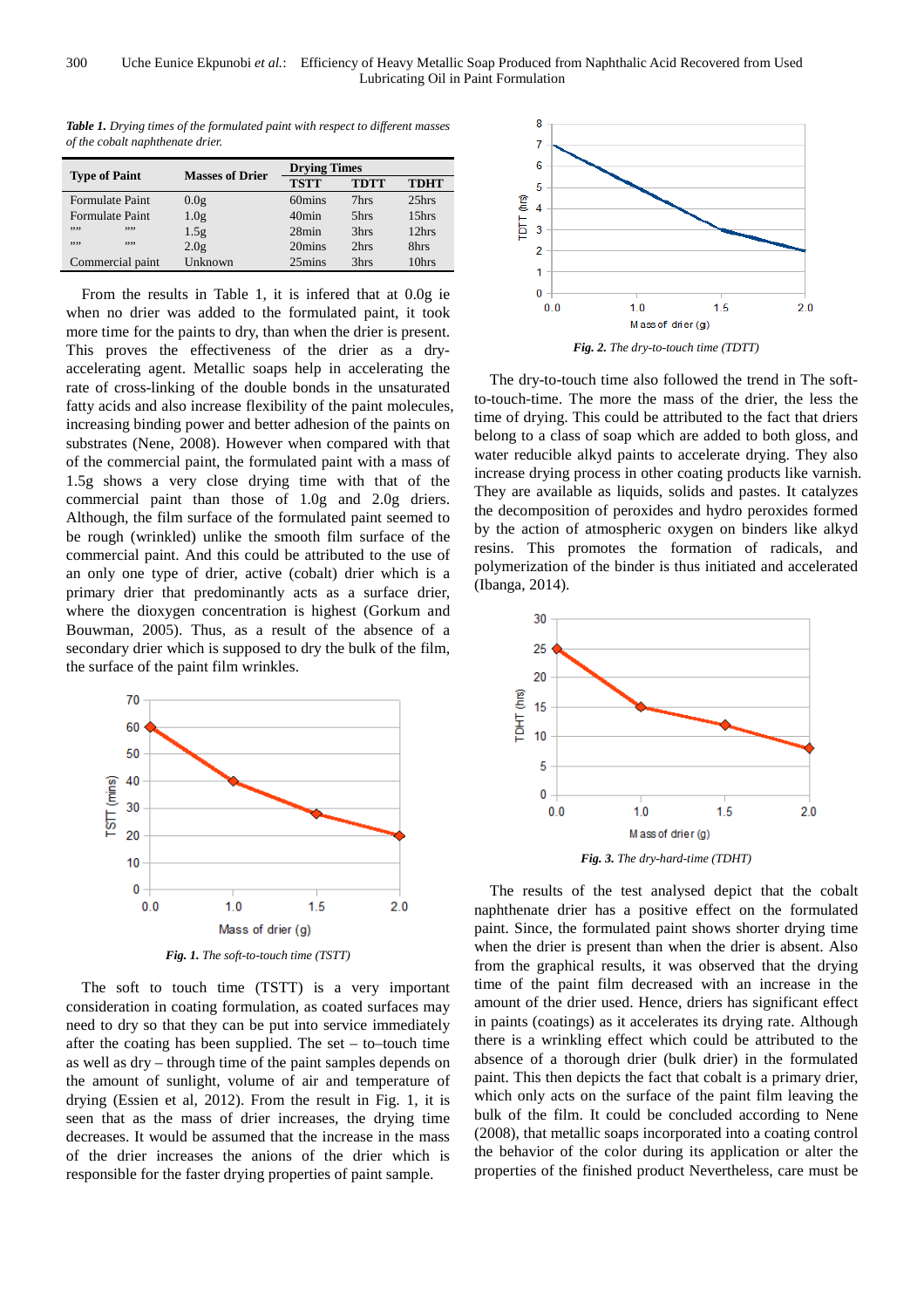taken, while incorporating driers into a paint as only a little amount is needed to give a desired quality. Since excess of the drier can lead to paint failure.

### 4. Conclusion

It is therefore, justifiable and recommendable that cobalt naphthenate can be produced from naphthenic acid recovered from used lubricating oil. This then serves as a means of recycling and reusing waste/used lubricating oil. Thereby ensuring waste management and economizing our resources. Also the cost of importing these driers from our foreign counterparts can be reduced by locally producing them. Government, industries and individuals should also ensure an effective way of collecting waste lubricating oil for recycling and reuse. To reduce the economic loss, environmental and health hazards accruing to poor waste lubricating oil disposal.

### References

- [1] Andrews L. (2008), Compendium of recycling and destruction Technologies for waste oils "United Nations Environment Programme".Vol 2(4)pp 23-30
- [2] Anoliefo, G.O and Vwioko D.E (2001), Tolerance of Chromolena edorata (L), K & R. Grown in soil contaminated with spent lubricating oil "Journal of Tropical Bioscience" Vol.1 $(1)$  pp 20-24.
- [3] Anwar N., Ali S.S., Anwar Z, Khattak J.Z, Jabbar A., Ansari T.M and Naqui S.R (2012), Recycling of Automotive lubricating waste oil and its Quality Assessment for Environment Friendly use "Research Journal of Environmental and Earth Sciences" Maxwell Scientific Organization Vol 4 (10) pp 912-916.
- [4] Bhaskar T., Uddin M. A, Muto. A., Sakata Y., Omura K., Kimura K. and Kawakami Y (2001), recycling of waste lubricant oil into chemical feedstock or fuel oil over supported iron oxide catalysts "Fuel" 83(1) pp 9-15.
- [5] Bieleman J. H. (2002), Driers "Chima" Vol.56 pp184-190.
- [6] Bieleman J.H (2000), Additives for coating, Wiley/VCH, Neinheim.
- [7] Bieleman J.H (2002), Progress in the development of cobalt free drier systems "Macromol Symp" Vol. 187, pp 811-821.
- [8] Cotton, F.O. (1982). Waste Lubricating Oil, An Annotated Review (REVISION DEB3001439 of Annotated Review 1997), BETC/IC 7914) CORP SOURCE – Department of Energy, Bartles Ville.
- [9] Denton J.E (2007), A review of the potential human and Environmental health Impacts of Synthetic motor oils, "Office of Environmental health Hazard Assessment California Environmental Protection Agency" April.
- [10] Emengo F.N, Orakwue F.C. and Ajiwe V.I.E (2001), Extraction of Naphthenic acids from waste lubricating oil, conversion to heavy metallic soaps and subsequent paint formulations "African Journal of Science" Vol.2, pp 323-330.
- [11] Erich S.J.F, Laven J. Pel. L., Huinik H.P and Kopinga K (2006), Influence of Catalyst type of the curing process and

network with different catalysts "Progress in Organic Coatings" Vol. 55, pp 105-111.

- [12] Essien E. A., Umoren S.A, Essien E.E, Udoh A.P (2012) Preparation and Evaluation of Cucumeropsis mannii Naud. Seed Oil Metallic Soaps as Driers in Gloss Paint. J. Mater. Environ. Sci. 3 (3) (2012) 477-484
- [13] Frankel E.N (1998), Lipid Oxidation. The oily press Ltd. Dundee.
- [14] Gorkum R. and Bouwman E. (2005), The Oxidative drying of alkyd paint catalysed by metal complexes "Coordination Chemistry Reviews" Vol.249, pp 1709-1728.
- [15] Gupta A and Gauri S.K (2013), Determination of optimal quantities of different types of driers for addition in the batches of paint formulation "International Journal of Engineering, Science and Technology" Vol.5, No.4, pp 1-13 India Statistical Institute, Kolkata.
- [16] Hsu Y.L, Lee C. H and Kreng V.B (2011), Analysis and Comparison of Regenerative Technologies of waste "Transactions on Environment and Development" Vol.5(3) pp 295-309.
- [17] Ibanga O. I. (2014) Extraction, Characterization of African Pear (Dacryodes Edulis) Oil and its Application in Synthesis and Evaluation of Surface Coating Driers. International Journal of Advanced Research in Chemical Science (IJARCS) 1(4), 14-22.
- [18] 1Jha M.K (2005), Re-refining of used lube oils "An intelligent and eco-friendly option "Indian Chemical Engineering" 47(3) pp 209-211.
- [19] Joana V. and Barbosa F. (2013), Development of monomers for production of high performance paints "Department of Chemical Engineering University of Porto" pp 15-23.
- [20] Kalenda P and Menc p. (2009), Contribution of Inorganic pigments to the formation of paint films "Transfer Inovacii" Czech Republic pp 6-8.
- [21] Kalichersky V.A and Peter E,H (1960), Petroleum, our man of all work: The raw materials crude petroleum. Mc Graw Hill. New York P22.
- [22] Kayode J, Oyedeji A.A, and Olowoye O.S (2009), Evaluation of the effects of pollution with spent lubricating oil on the physical and chemical properties of the soil "The pacific Journal of Science and Technology "Vol. 10, No.1, May pp 387-391.
- [23] Kinghorn R.R.F, 1983, An introduction to the physics and Chemistry of Petroleum, Wiley and Sons, New York.
- [24] Mallegol J., Lemaire J., Gardette J. (2000) Drier Influence on the curing on linseed oil, "Progress In Organic Coatings" Vol.39, pp 107-113.
- [25] Mallegol J; Gonon L., Commereuc S. and Verney V. (2001), Thermal (DSC) and Chemical iodometric titration/methods of Peroxide Measurements in order to monitor drying extent of alkyd resins "Progress in Organic Coatings" Vol.41, pp 171-176.
- [26] Micciche F. Oostreen E. Van Haveren J. and Van der Linde R (2005), The combination of reducing agents/iron as environmentally friendlier alternatives for co-based driers in the drying of alkyd paints "Progress in Organic Coatings" Vol.53, pp 99-105.